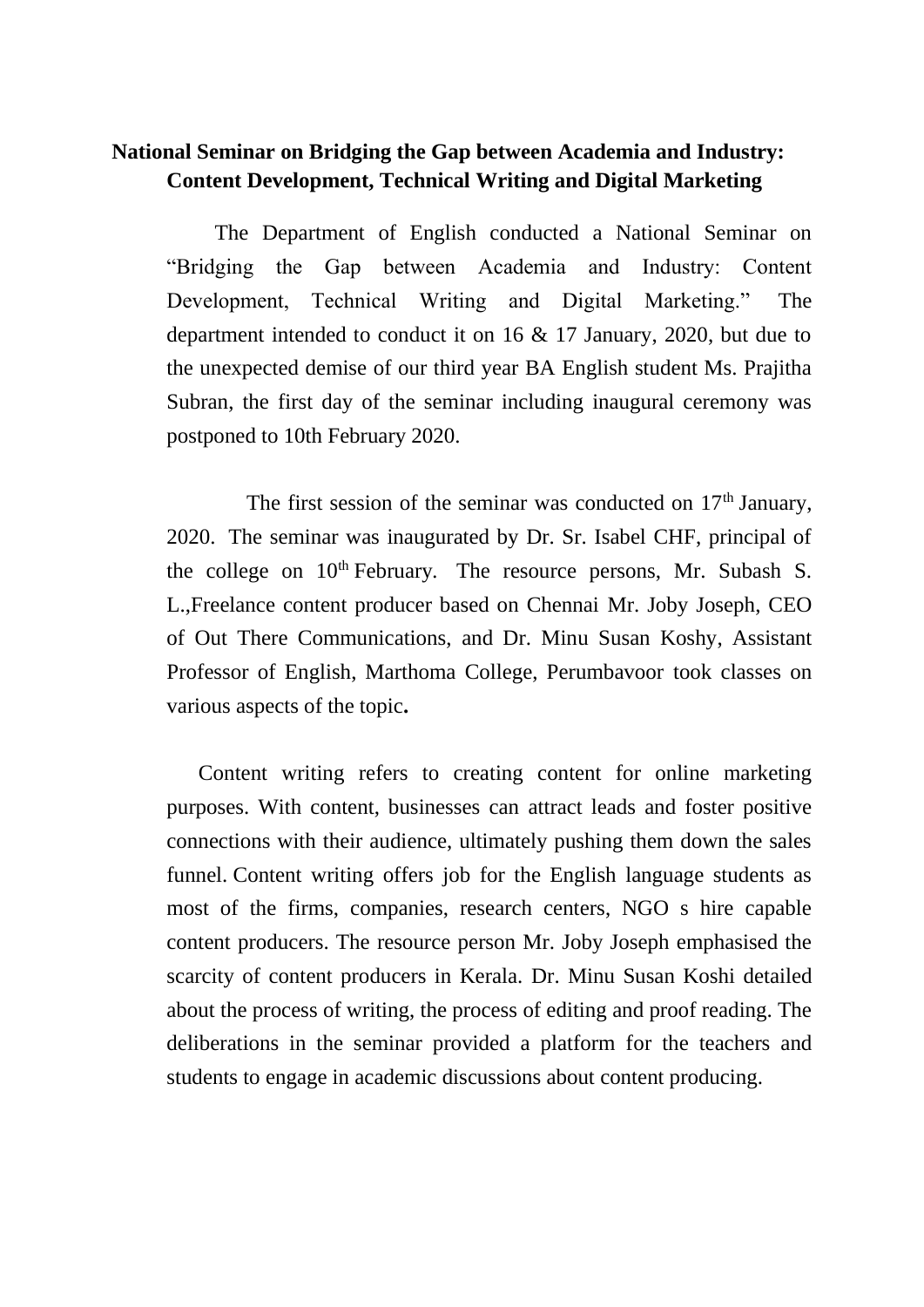



## **10 FEBRUARY 2020**



THE POST GRADUATE AND RESEARCH DEPARTMENT OF ENGLISH ST. JOSEPH'S COLLEGE (AUTONOMOUS) CENTRE WITH POTENTIAL FOR EXCELLENCE, NAAC ACCREDITED WITH A GRADE IRINJALAKUDA, KERALA